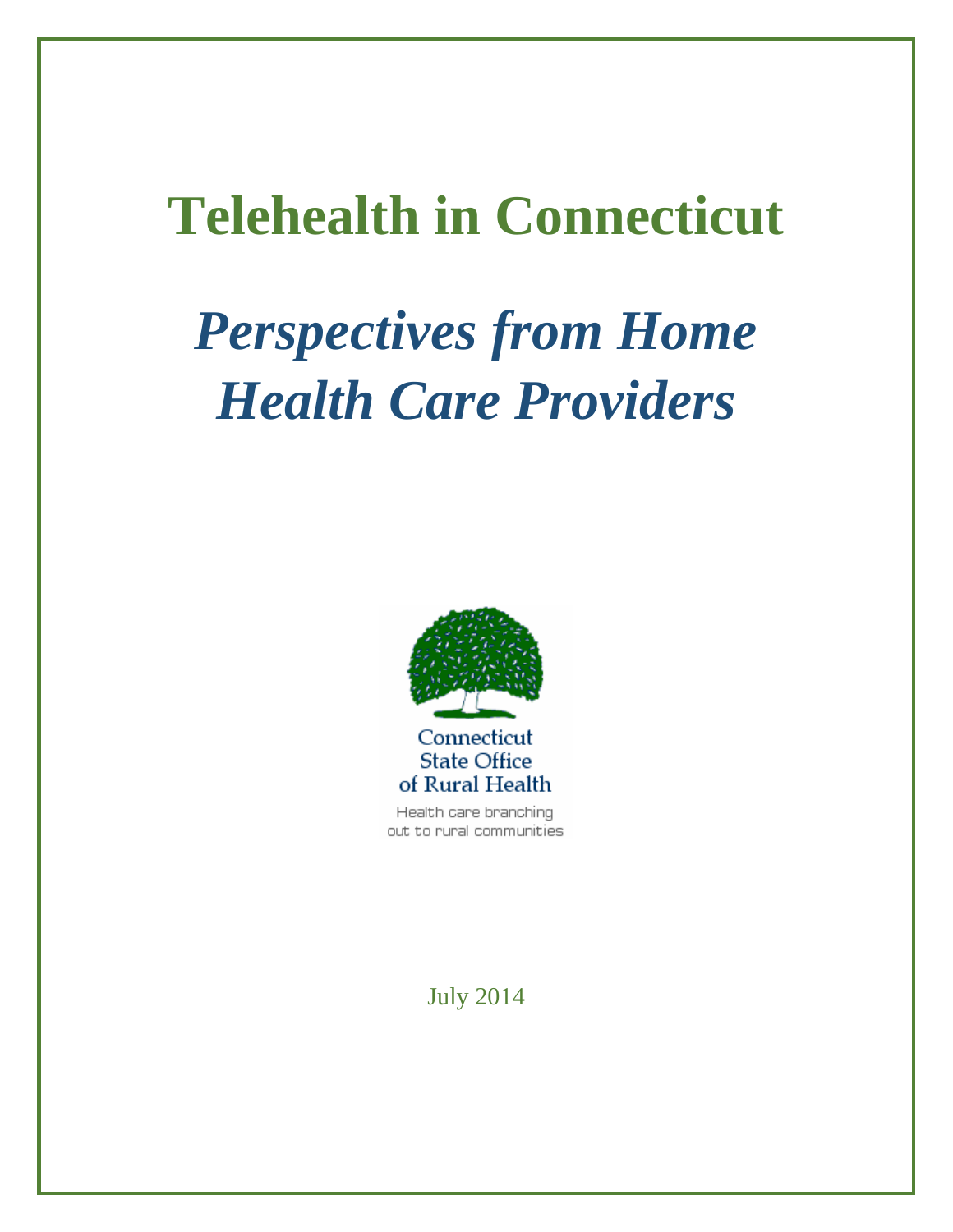

 $\overline{a}$ 

# **Telehealth in Connecticut**

*Perspectives from Home Health Care Providers*<sup>1</sup>

**SUMMARY.** Telehealth refers to the remote provision of healthcare services and health education, mediated by technology. A 2013 report from the Connecticut Office of Rural Health summarized the current telehealth landscape in Connecticut. The report confirmed that Connecticut lags significantly behind other states in facilitating the widespread adoption of telehealth services despite significant research that demonstrates the positive impact on access to quality services, health outcomes, and cost savings. This follow-up paper shares the perspectives about telehealth services held by licensed home healthcare providers as well as other home healthcare industry leaders. The paper offers a set of recommendations to promote telehealth services in Connecticut.

#### **Table of Contents**

**About the Connecticut Office of Rural Health.** Offices of Rural Health exist in all 50 states across the United States. The Connecticut Office of Rural Health (CT-ORH) promotes the health of persons living in rural Connecticut. The CT-ORH serves as a clearinghouse to assist in the coordination of resources and activities that promote rural health on a regional or statewide basis, and provides technical assistance to rural health providers and organizations. These strategies enhance recruitment and retention efforts for rural healthcare providers and promote state, local, regional, and federal partnerships intended to increase access to quality healthcare for residents of rural Connecticut. The CT-ORH is located on the campus of Northwestern Connecticut Community College in Winsted, Connecticut. Visit [http://www.ruralhealthct.org](http://www.ruralhealthct.org/) for additional information.

<sup>&</sup>lt;sup>1</sup>The Connecticut Office of Rural Health extends appreciation to the CT-ORH Advisory Board and diverse group of health leaders for their continued pursuit of and support for the advancement of telehealth solutions. Funding for this initiative to support the involvement of Cross Sector Consulting, LLP and to complete the project comes from the CT State Office of Rural Health grant program through the Department of Health and Human Services through the Health Resources & Services Administration's Federal Office of Rural Health Policy grant program, CFDA#93.913.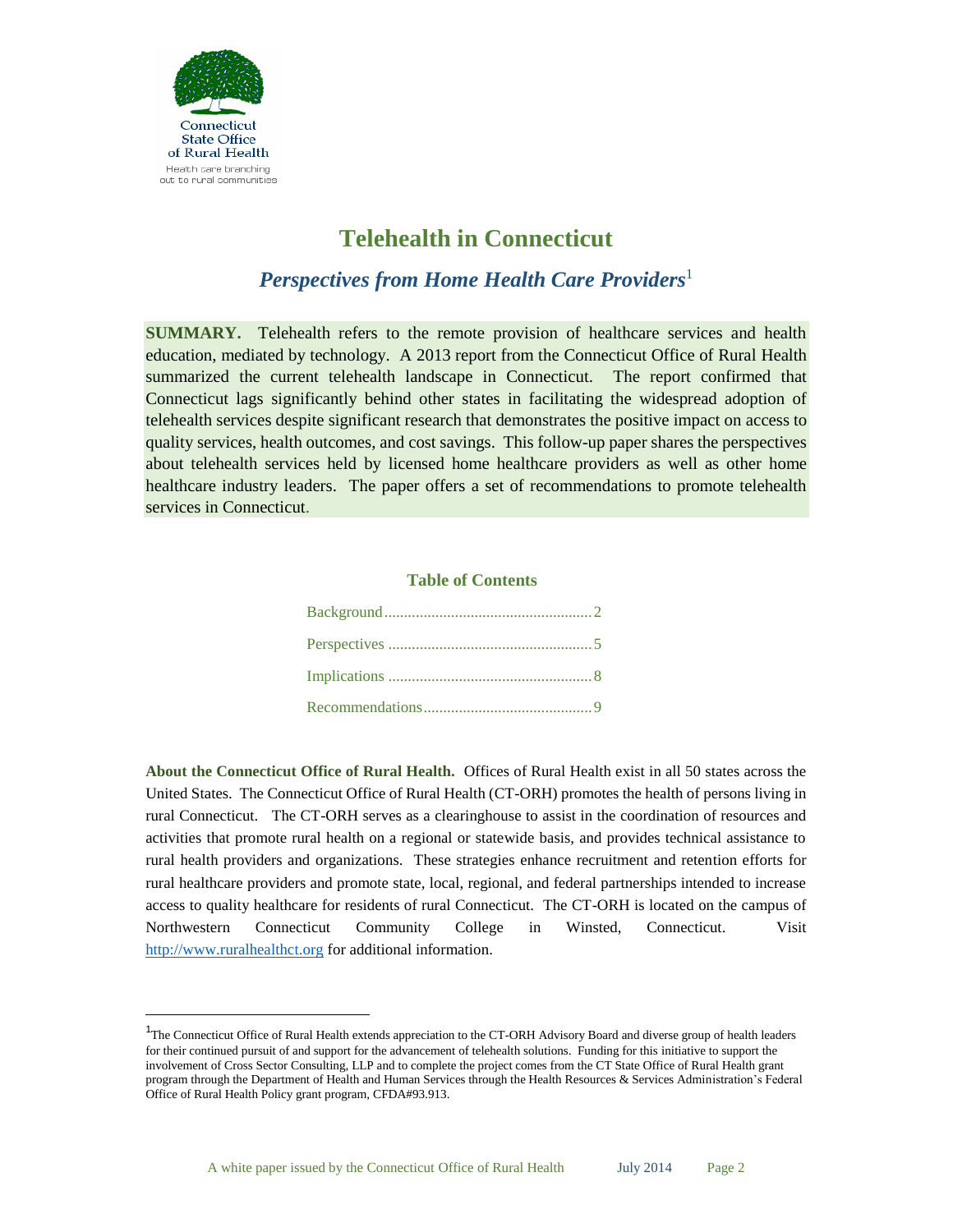

## **BACKGROUND**

#### **Purpose**

 $\overline{a}$ 

Telehealth refers to the remote provision of healthcare services and health education, mediated by technology. The Connecticut Office of Rural Health (CT-ORH) and its Advisory Board published a 2013 report titled, "*Telehealth in Connecticut*". The report assessed baseline conditions for telehealth in Connecticut and introduced four recommendations to advance telehealth services in Connecticut. This report extends the dialogue about telehealth in Connecticut by adding the perspectives of licensed home health care providers and leaders affiliated with the home health care industry.

### **Telehealth Proven to Achieve the Triple Aim**

Research confirms that telehealth produces benefits such as reductions in hospitalizations, readmissions, lengths of stay and costs.<sup>2</sup> A National State of the Home Care Industry report documents that home healthcare providers using telehealth services experienced increases in referrals, decreases in visits per episode, and lower agency costs.<sup>3</sup> Research studies on specific patient populations provide strong evidence to support the inclusion of telehealth strategies in healthcare delivery.

One study illustrates this point with patients who received skilled nursing care at home for issues related to congestive heart failure and chronic obstructive pulmonary disease.<sup>4</sup> Patients in this study were randomly assigned into one of three groups: a *control group* with traditional skilled nursing care at home; a *video intervention group* with traditional nursing care at home and virtual visits using videoconferencing technology; or a *monitoring intervention group* with traditional skilled nursing care at home, virtual visits using videoconferencing technology, and physiologic monitoring for their underlying chronic disease.

The findings revealed one significant difference between the groups in terms of mortality and morbidity. The video intervention group and the monitoring intervention group patients showed *increased scores* for activities of daily living at the time of discharge from the research study. Furthermore, the average costs per visit for the control group (\$48.27) far exceeded the average cost of the video intervention group (\$22.11) and the monitoring intervention group (\$38.62).

Equally important, the use of telehealth services, particularly physiologic monitoring, allows home healthcare providers to apply the "management by exception" approach. This approach concentrates skilled nursing staff services on individuals who need the most support on any given

<sup>&</sup>lt;sup>2</sup> Chen, H. et al. (2011). Telehealth and Hospitalizations for Medicare Home Healthcare Patients. American Journal of Managed Care. Vol. 17 (6). Also available at [www.ajmc.com/publications/issue/2011/2011-6-vol17-n6/AJMC\\_11jun\\_ChenKalish\\_e224to30](http://www.ajmc.com/publications/issue/2011/2011-6-vol17-n6/AJMC_11jun_ChenKalish_e224to30)  $3$  Fazzi Associates – Business Intelligence Division. (2013-2014). National State of the Home Care Industry Report for Home Health and Hospice.

<sup>4</sup> Finkelstein, S.M., Speedie, S.M. & Potthoff, S. (2006). Home telehealth improves clinical outcomes at lower cost for home healthcare. Telemed J E Health. Apr; 12(2):128-36.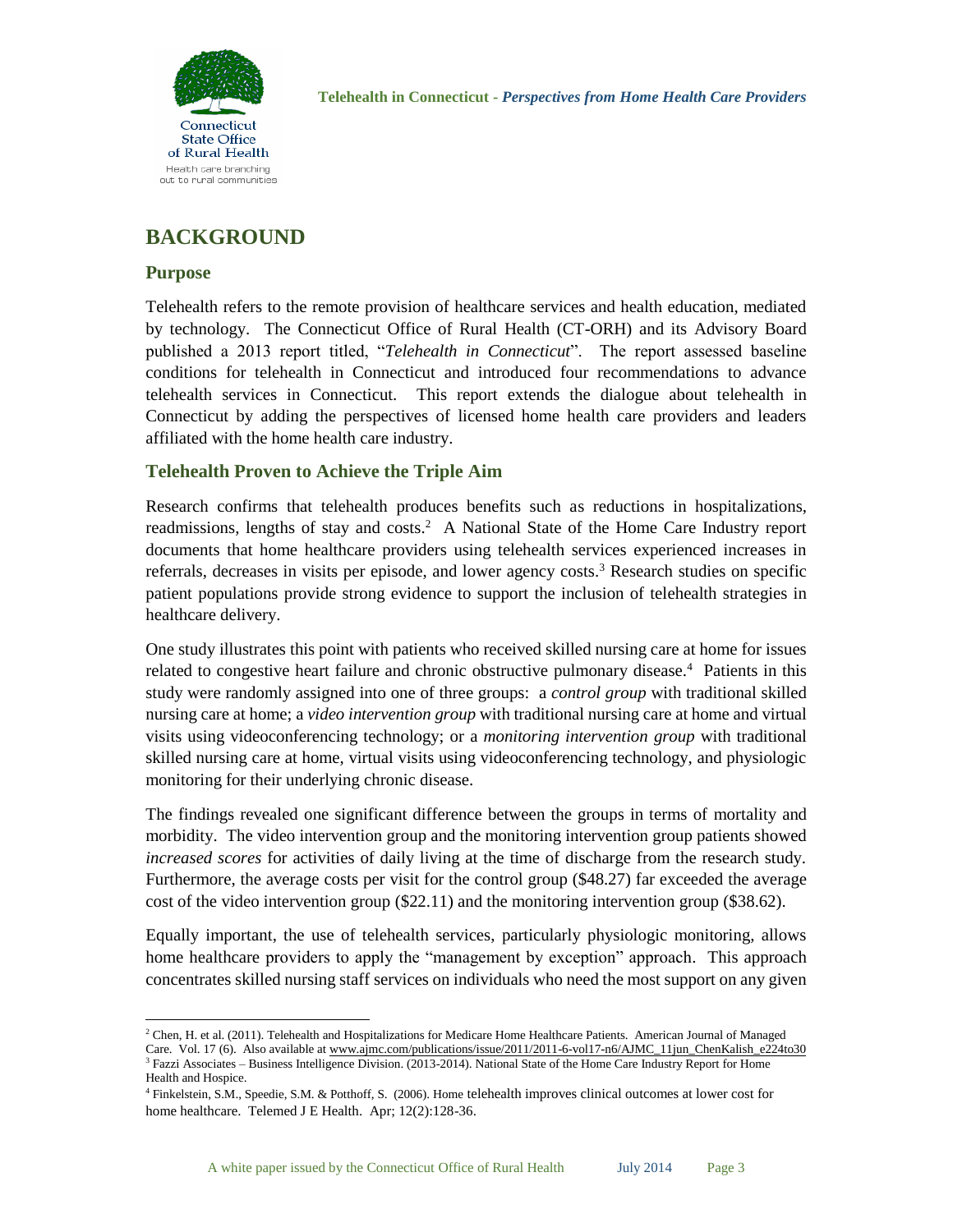

day. Optimizing the time of skilled nursing staff can result in a higher number of patients managed by one nurse without compromising quality of care or diminishing patient satisfaction.<sup>5</sup>

## **Telemedicine Standards & Guidelines Exist**

The American Telemedicine Association (ATA) offers practice guidelines and technical standards for the field of telemedicine and telehealth. The ATA uses these standards to "form the basis for uniform, quality patient care and safety, grounded in empirical research and clinical experience." The standards apply to individual practitioners, group practices, health care systems, and other providers of health-related services for the purposes of health care delivery and cover topics such as:

- Clinical Guidelines for Telepathology (published August, 2014)
- Guidelines for TeleICU Operations (May, 2014)
- Core Operational Guidelines for Telehealth Services Involving Provider-Patient Interactions (May, 2014)
- A Lexicon of Assessment and Outcome Measures for Telemental Health (November, 2013)
- Practice Guidelines for Video-Based Online Mental Health Services (May, 2013)

The American Telemedicine Association offers no-cost access to these and other Standards and Guidelines.<sup>6</sup>

### **Connecticut Operates in Suboptimal Telehealth Landscape**

An excerpt from the Connecticut Office of Rural Health's 2013 report on the baseline conditions of telehealth summarizes the situation facing home healthcare providers in Connecticut.

Telehealth policy discussions by leaders in Connecticut remain fragmented and occur primarily, if at all, in the context of implementing other major reform initiatives with supplemental funding streams. Rapid changes to the healthcare landscape due to the Affordable Care Act and the combination of budget issues facing the State resulted in little to no advancement for telehealth in Connecticut…Reports by the American Telemedicine Association compare states in their implementation of state Medicaid best practice across areas such as school-based telehealth, remote patient monitoring and home video visits,

 $\ddot{\phantom{a}}$ 

<sup>5</sup> See "Strategies for Incorporating Telehealth-based Care Coordination and Management Solutions into Programs to Integrate Care for Dual Eligibles" (2012), Center for Technology and Aging available at:

[http://www.techandaging.org/Dual\\_Eligibles\\_Issue\\_Brief.pdf](http://www.techandaging.org/Dual_Eligibles_Issue_Brief.pdf) 

<sup>6</sup> Visit[: http://www.americantelemed.org/resources/standards/ata-standards-guidelines#.U\\_30\\_2cg-Uk](http://www.americantelemed.org/resources/standards/ata-standards-guidelines#.U_30_2cg-Uk)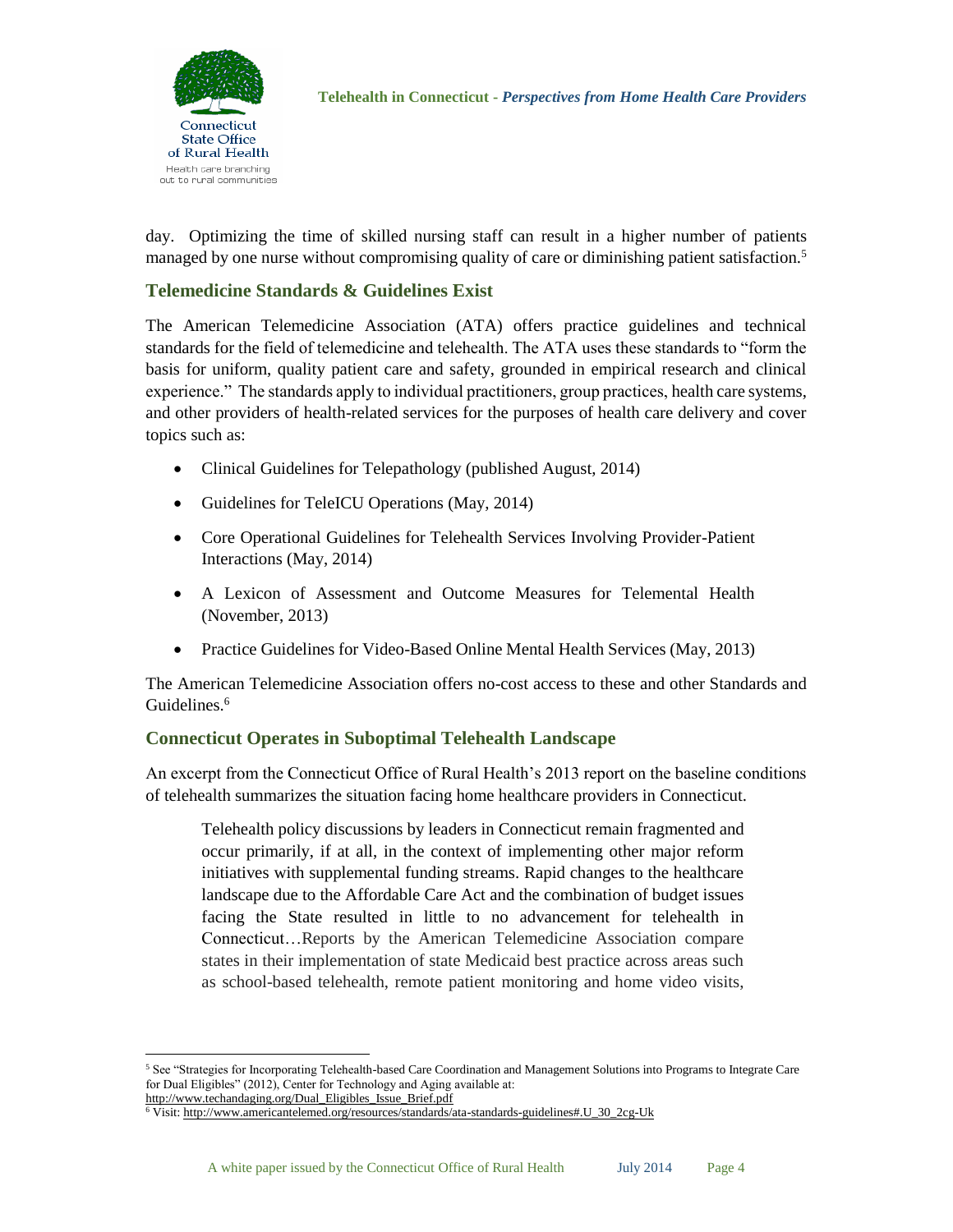store-and-forward telemedicine, and telemental and behavioral health.<sup>7</sup> *Connecticut compares unfavorably to other states in telehealth policies*. (Pages 5-6)

Home Healthcare providers and industry experts all confirm that the policy and reimbursement environment in Connecticut limits adaption and scale up of telehealth services.

## **PERSPECTIVES**

### **Method**

The CT-ORH staff identified 23 licensed home health care providers serving patients in Connecticut's rural towns.<sup>8</sup> Project staff asked executive leaders or health care administrators from these organizations to complete an online survey or a short telephone interview. The telephone interview followed the same format as the online survey.<sup>9</sup> Nine  $(40\%)$  of invited respondents completed the online interview or survey.

Responses were compiled and analyzed with the understanding that the small sample size offers only "impressions" of home healthcare providers in the context of the baseline conditions for telehealth in Connecticut. CT-ORH staff assisted, with input from the home healthcare providers and industry experts, developed a set of recommended action steps to facilitate adoption of telehealth services offered by home healthcare agencies in Connecticut, particularly those serving rural residents.

Belief in Telehealth Model*.*The majority (90%) of respondents agreed that telehealth services lower healthcare costs; several qualified their answers by clarifying only when sufficient reimbursement exists for the delivery of telehealth services and the purchase of equipment. All of the home healthcare providers offered anecdotal information about patients who benefited from telehealth monitoring, including avoidance of hospital re-admission as a result of detecting changes in physiological measures.

Complexity of Care.Home healthcare providers and industry leaders, irrespective of their patient-payer mix, reported extreme "market pressure" to survive. Factors identified included:

 Changes in CMS hospital discharge and re-admission reimbursement policies

 $\overline{a}$ <sup>7</sup> The American Telemedicine Association issued a series of State Medicaid Best Practice publications that included: Remote Patient Monitoring and Home Video Visits (July 2013); School-Based Telehealth (July 2013); Store-and-Forward Telemedicine (July 2013); and Telemental and Behavioral Health (August 2013).

<sup>8</sup> Connecticut Department of Public Health maintains a list of 106 licensed home health care providers (www.elicense.ct.gov).

<sup>&</sup>lt;sup>9</sup> A survey instrument, developed using questions from other telehealth studies, focused inquiry about: a) the respondent's healthcare experience and organizational capacity; b) the patient population; c) telehealth services available; d) future plans and supports; and e) additional comments.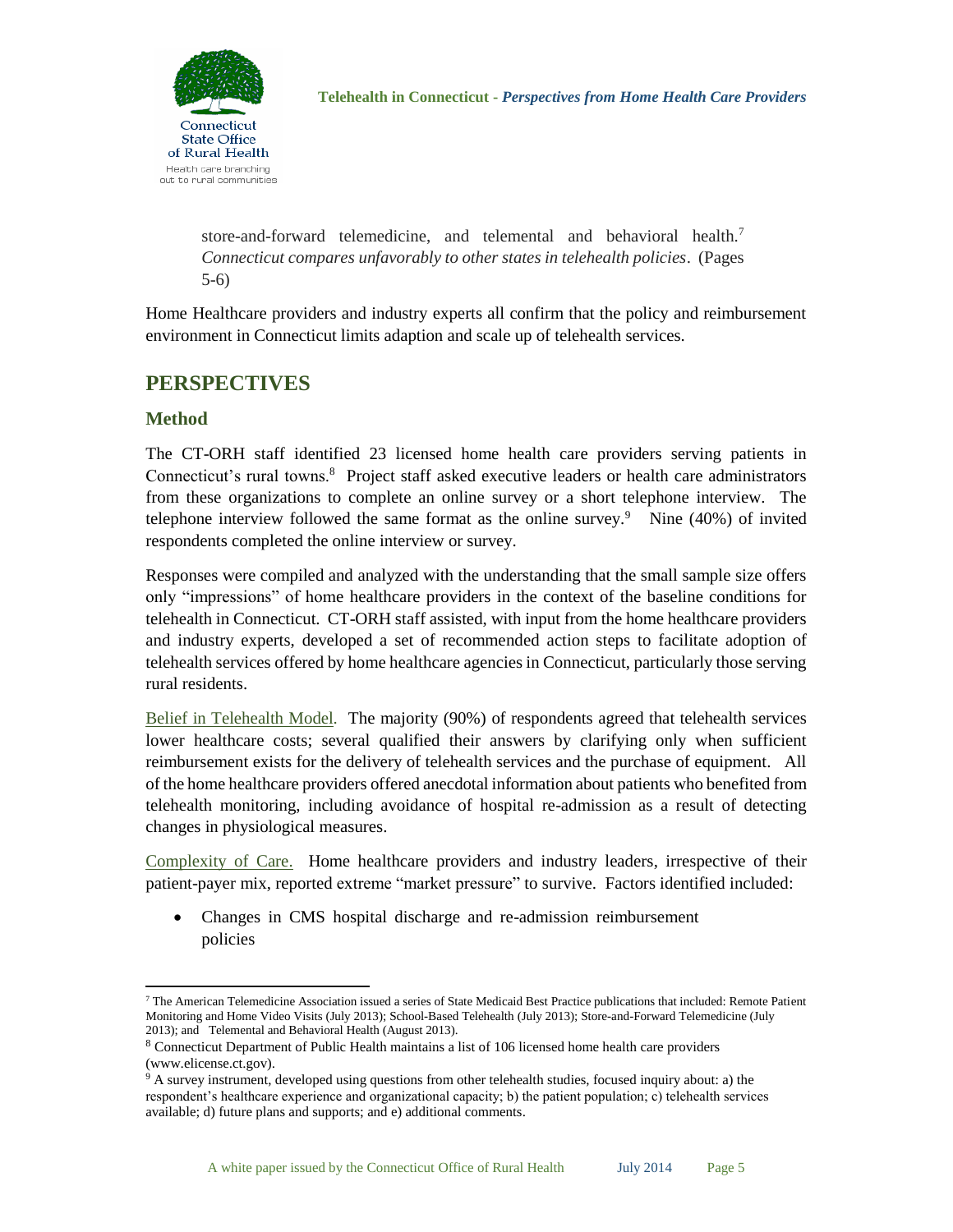

- Reductions in hospital stays and increased outpatient procedures resulting in more fragile patients recovering at home
- Higher complexity of care (e.g., complex medication regimens)
- Insufficient reimbursement (e.g., no increases in Medicaid reimbursement rates in general; limitations in reimbursement for telehealth services)
- Changes in the healthcare industry (e.g., alignment with Accountable Care Organizations; implementation of electronic health records)

Providers recognized these conditions represent the new normal, and without policy change the burden to invest in telehealth services fell squarely on their organization's shoulders.

Telehealth Services. All providers reported offering telehealth services in the broadest sense (e.g., telephone consultations). The most frequently cited type of telehealth services:

- Applied telemonitoring of physiological measures and/or involved the use of (smart) phone applications
- Involved patients on Medicare which offers telehealth reimbursement options
- Targeted patients with chronic diseases such as congestive heart failure, chronic obstructive pulmonary disease, and/or conditions involving diabetes
- Involved initiatives formal or informal wherein hospitals or accountable care organizations were implementing initiatives to reduce hospital re-admission rates for specific disease conditions

Telehealth Capacity**.** The organization's capacity to offer telehealth services varied significantly by home healthcare provider and correlated directly to the organization's success in securing grant funding. For example:

- One provider stated, "Although our agency had telehealth services several years ago, we opted to temporarily postpone services because our equipment became outdated and the expense to purchase new equipment was outside of our budget capability."
- Another provider stated, "We have an inventory of 25 telemonitoring units that are fully deployed in the field. Ten of these units should be replaced soon. All of the units were purchased with money from grants. No doubt exists that our patients and our organization would benefit from a broader application of home telemonitoring."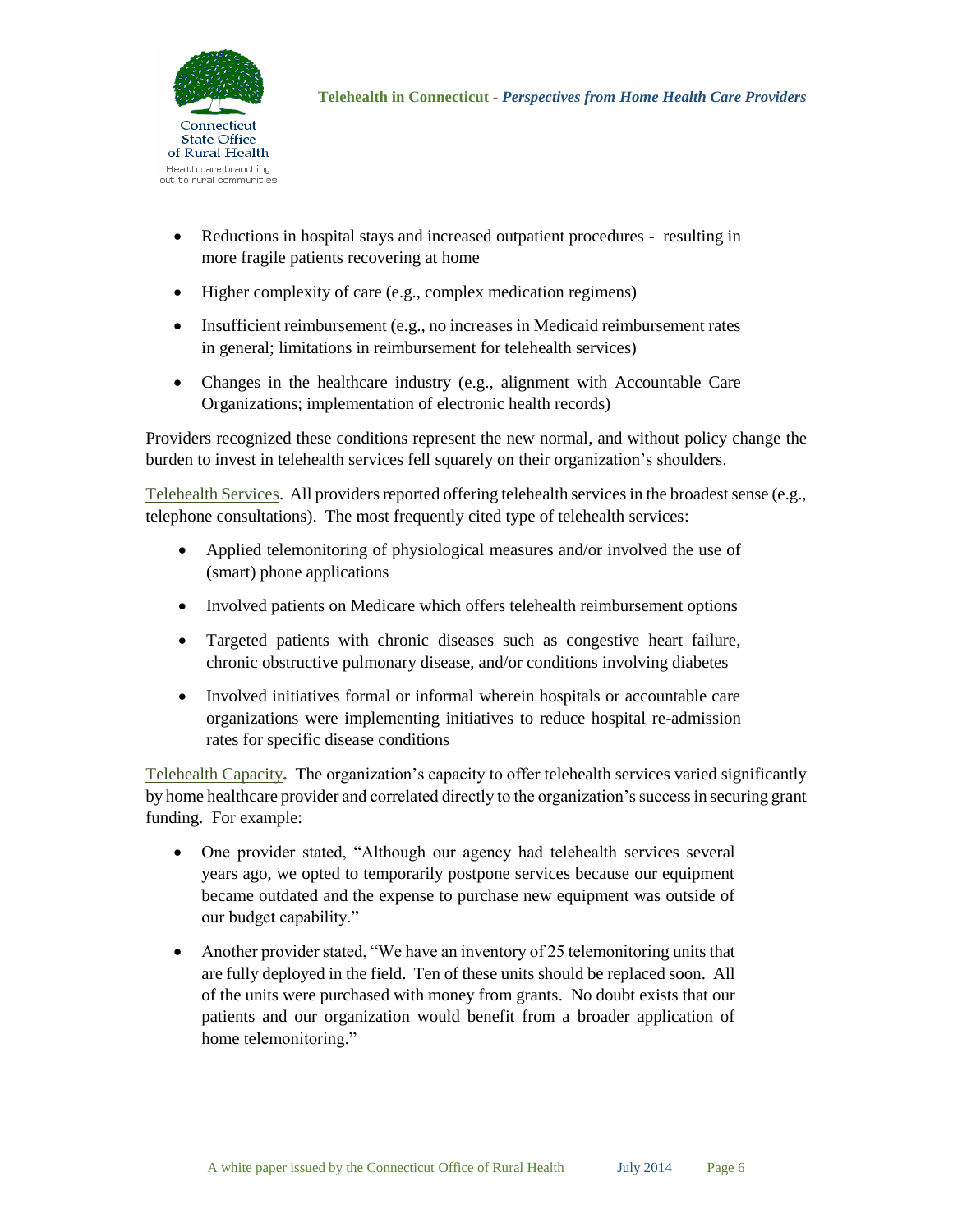

**Telehealth in Connecticut -** *Perspectives from Home Health Care Providers*

Home healthcare providers who use telemonitoring for Medicare patients typically work within a 45-day window after hospital discharge. A single telemonitoring unit could benefit approximately six patients annually. The exact number of telemonitoring units deployed by home healthcare providers in Connecticut remains unknown. However, the hospital re-admission rates in Connecticut for high priority (by CMS) disease categories hovers around 17% (about the national average). Home healthcare providers and industry leaders believe adoption of telehealth will significantly reduce the number of hospital re-admissions and the cost of healthcare.

Future Plans.All of the home healthcare providers reported that their agencies would benefit from expanding telehealth services. The most frequently cited telehealth resources and supports that would benefit the agencies included:

- Access to information about reimbursement and financing
- Opportunities to collaborate in resource development and/or to cost share with partners around training, service delivery, and/or equipment purchases

Home healthcare providers reported that they did not, at this time, believe a need existed for more information dissemination or for additional training of staff on telehealth service delivery protocols. Home health care providers and industry leaders believed that a concerted effort should target policy and reimbursement change to support the widespread adoption of telehealth services.

Potential Impact.Nationally, inpatient hospital services account for about 7% of healthcare utilization and constitute the largest share of healthcare spending. Average hospital cost per stay varied by payer (e.g., \$11,600 for Medicare, \$9,100 for private pay insurance, and \$7,500 for Medicaid).<sup>10</sup> Medicare was responsible for nearly half of the aggregate costs of hospitalizations. Adults ages 45 to 64 and 65 to 84 accounted for nearly two-thirds of aggregate costs – including a higher average cost per stay (\$12,100 and \$12,300).

The purchase of a durable, multi-purpose telehealth monitoring device costs approximately \$2,000 per unit plus monthly service plan fees. The device can serve approximately 6 clients per year (applying the current methodology used to manage Medicare patients post-discharge from the hospital). The reduction of one hospital re-admission at average hospital cost per stay would support the purchase and operation of at least five (5) telemonitoring units that could serve up to 30 patients per year – improving their health outcomes, quality of life and reducing costs and optimizing the skilled nursing workforce by allowing them to serve more patients.

Unfortunately, Connecticut remains behind the curve in terms of offering a supportive policy and reimbursement environment for scaling up telehealth services.

 $\overline{a}$ <sup>10</sup> Pfuntner, A., Wier, L., & Steiner, C. (2013). Costs for Hospital Stays in the United States, 2010. Statistical Brief #146. Healthcare Cost and Utilization Project. Agency for Healthcare Research and Quality.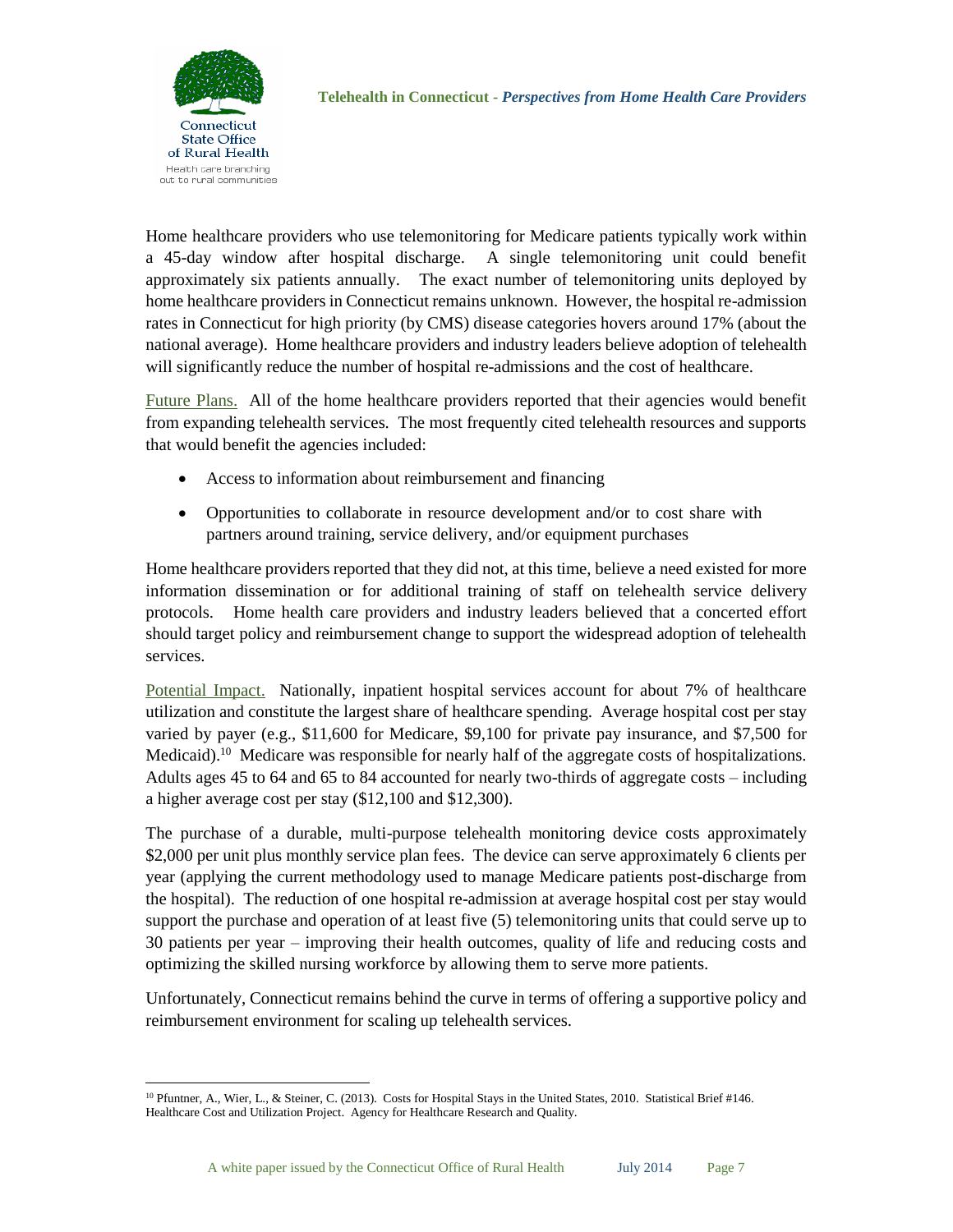

## **IMPLICATIONS**

The impressions provided by the respondents from a subset of licensed home health care agencies corroborate findings from existing studies. The main conclusions of a literature review<sup>11</sup> captures the essence of the perspectives from survey respondents. First, providers believe telehealth offers cost effective models for care delivery. However, these vary same providers cannot afford the initial capital and/or equipment investments.Unequivocal evidence of the relative efficacy or cost-effectiveness of telemedicine has not yet materialized despite many years of effort across perhaps 1,500 individual studies. Second, the underlying premise for expanding the availability of telemedicine remains that payer organizations operating in a competitive marketplace, or a client-oriented public sector culture will be responsive to the expressed needs of their customers and clients. If care providers pressure payer organizations to reimburse for telemedicine, and if health plan consumers pressure insurers to cover such services, payer organizations will seek to satisfy the demand. *Currently, this dynamic does not exist in Connecticut.*

Another report<sup>12</sup> reflects similar themes expressed by Connecticut's survey respondents:

- Number of players and rules adds complexity and confusion to the telehealth landscape
- New laws do not ensure effective practice
- Limited impetus exists to change status quo
- States can proactively tackle the challenges

Connecticut's survey respondents did identify a willingness to collaborate and the necessity for collaboration on telehealth projects. Respondents expressed interest in supporting pilot projects and/or helping the CT-ORH and other partners to change Connecticut's policy and reimbursement environment.

 $\overline{a}$ <sup>11</sup> Leach, W. (2009). If You Bill It, They Will Come: A Literature Review on Clinical Outcomes, Cost-Effectiveness, and Reimbursement for Telemedicine.

<sup>(</sup>http://www.caltrc.org/sites/main/files/file-attachments/literature-review.pdf)

<sup>12</sup> Hall, M & Hall, P. (2009). *Telemedicine Reimbursement: A National Scan of Current Policies and Emerging Initiatives*. http://www.caltrc.org/sites/main/files/file-attachments/ctec-national-scan.pdf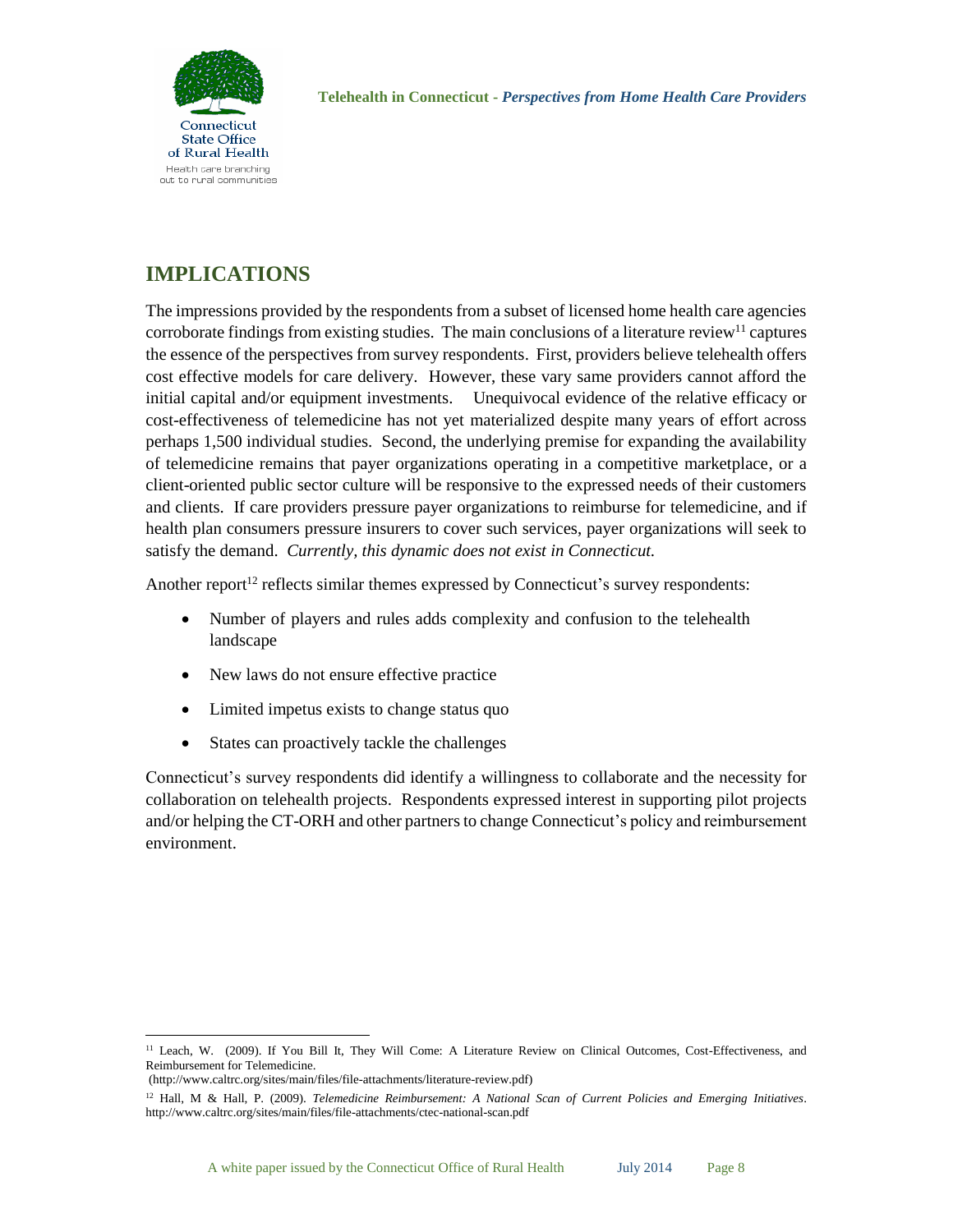

## **RECOMMENDATIONS**

The perspectives of the home health providers and home health industry leaders resonates with the research and experiences of other states implementing telehealth services: access to higher quality care, better health outcomes, and opportunities for cost savings. Connecticut healthcare leaders and policymakers can take several tangible actions steps that will bring Connecticut in line with the majority of other states:

- 1. Amplify existing efforts to change telehealth-related policies and reimbursement practices in Connecticut and the New England region. Educate decision-makers on the costs and benefits of telehealth services.
- 2. Explore the interest level and feasibility of pooled-purchasing options by home healthcare providers for telemonitoring devices and service plans. This may include collecting additional data on current telehealth capacity and equipment.
- 3. Organize stakeholders in rural areas hospitals, home healthcare agencies, foundations, and other payers, to implement pilot programs using telehealth strategies for high priority disease populations (e.g., CHF, COPD).
- 4. Identify federal and state measures and metrics for telehealth services. Advocate for collection upon hospital admission of home telehealth utilization and report these measures regularly as part of Connecticut's healthcare reform results-basedaccountability strategies. Use the information to inform policy development; to conduct research on best practices, health outcomes, and cost-benefits; and to influence reimbursement and facilitate access to funding for building telehealth service delivery infrastructure.
- 5. Coordinate healthcare stakeholders for the express purpose of accessing federal funding opportunities that expand telehealth options for home healthcare providers (and hospitals) serving residents of rural Connecticut.